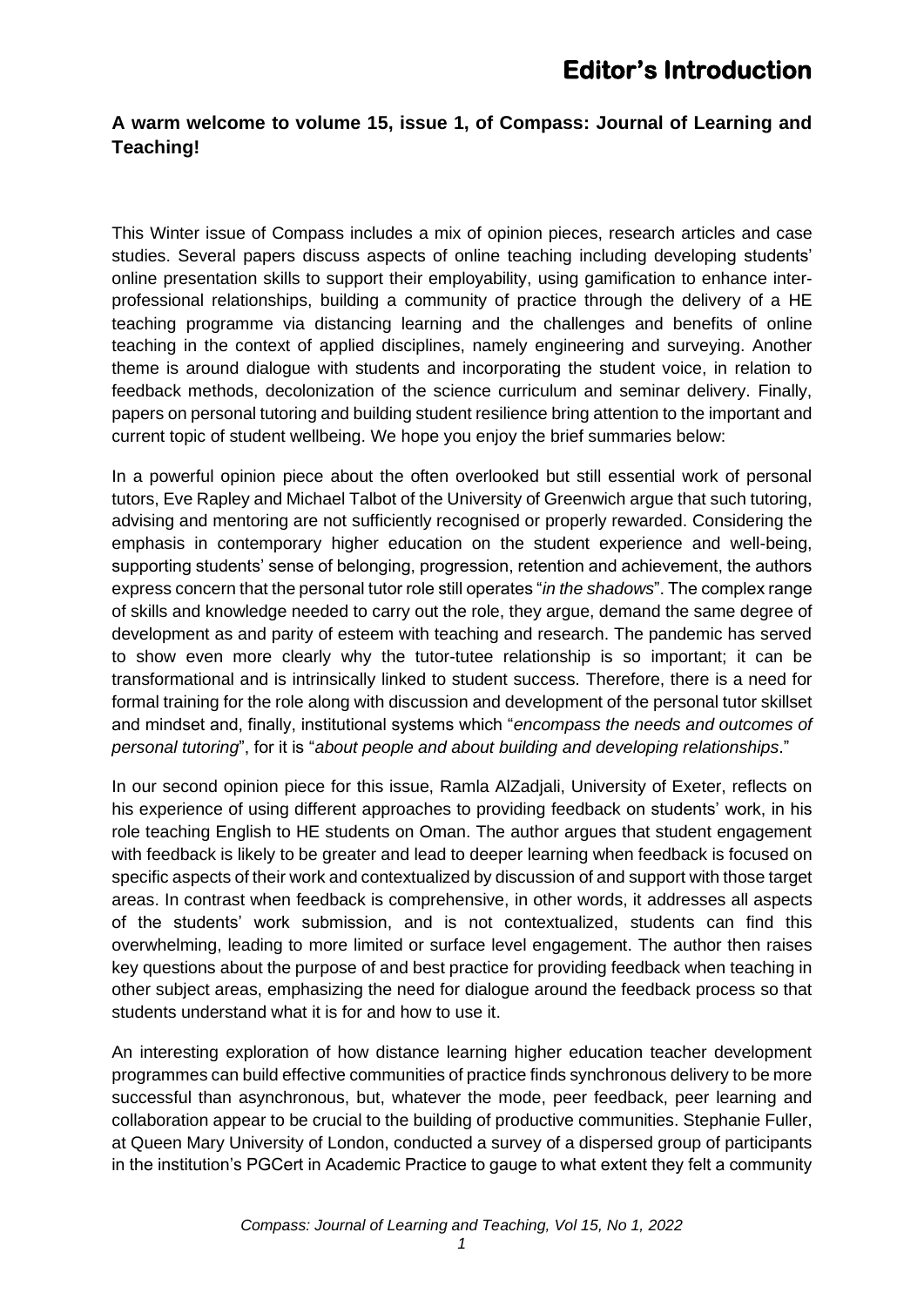had been established, from which it became clear that some key elements for relationshipbuilding were being commonly expressed, such as break-out rooms in webinars, opportunities for both hearing and *seeing* peers (the 'chat' function on its own seemed inadequate), interactive activity with peers and reciprocal feedback; all of these were bound up with finding out and learning from each other's practice, experiences, ideas and approaches. Drawing on the findings, the paper lists ideas for enhancing community development, including suggestions for developing personal relationships and a common identity: use of online social groups, more synchronous spaces for informal chat and discussion and activities geared to helping group members to get to know each other better. There are many helpful recommendations for practice here.

A Kingston University exploration of science students' understanding of 'decolonisation of the curriculum' and their views on how that might be achieved in this subject area found that many were supportive of measures to achieve it; black African/Caribbean students were particularly so, especially in terms of the content of the science taught. Neil Williams and Audrey Benjamin conclude that the results support the call for decolonising the science curriculum to reflect the diversity of the student population. Though the findings indicate a low degree of understanding of the term 'decolonisation of the curriculum', they have already affected how science is being taught in this institution. For example, there is now a more balanced representation of the global south; more active learning is taking place; staff are able to undertake workshops to discuss how best to approach decolonisation. This paper sets out clearly the logic of taking steps to ensure that students from all backgrounds feel that the curriculum does indeed reflect them and their experience: an inclusive curriculum is fundamental to the interest and engagement of all learners.

A comprehensive literature review on the subject of building resilience in higher education students reveals a wide range of institutional and pedagogical practices designed to support students to counter such debilitating challenges to their progress and success as anxiety, depression and stress. Adrian Buttazzoni of the University of Waterloo, Ontario, has synthesized findings from thirty-five articles into five analytical themes – all of which have considerable import for educators in the sector, especially when considering individual and interpersonal approaches – guided by the research question "*What are the methods, strategies and defining (essential) characteristics of teaching approaches, course curricula or other course-based approaches used in HE to support psychological resilience among students?*" An array of strategies to enhance resilience emerges from this meticulous review, central to which is a powerful focus upon "*resilience-awareness and conceptualization, individual skill development and interpersonal strategies*." The review does much to direct educators to possible ways of helping students to develop the skills needed to establish personal mental well-being and, consequently, ensure retention and academic achievement.

A University of Greenwich student-centred approach to learning that involved joint decisionmaking, to overcome a perceived lack of engagement, is the focus of a case study that explores how involving students in the design and the delivery of their module by means of partnership and constructive dialogue can produce a marked improvement in both participation and outcomes. Giuseppina Madonia reflects carefully upon the limitations of this particular context and is conscious of constraints that might limit transferability, but the qualitative data provided voluntarily by students to support this study speaks clearly: students who had previously been disaffected, express their enthusiasm for 'healthy' group dialogue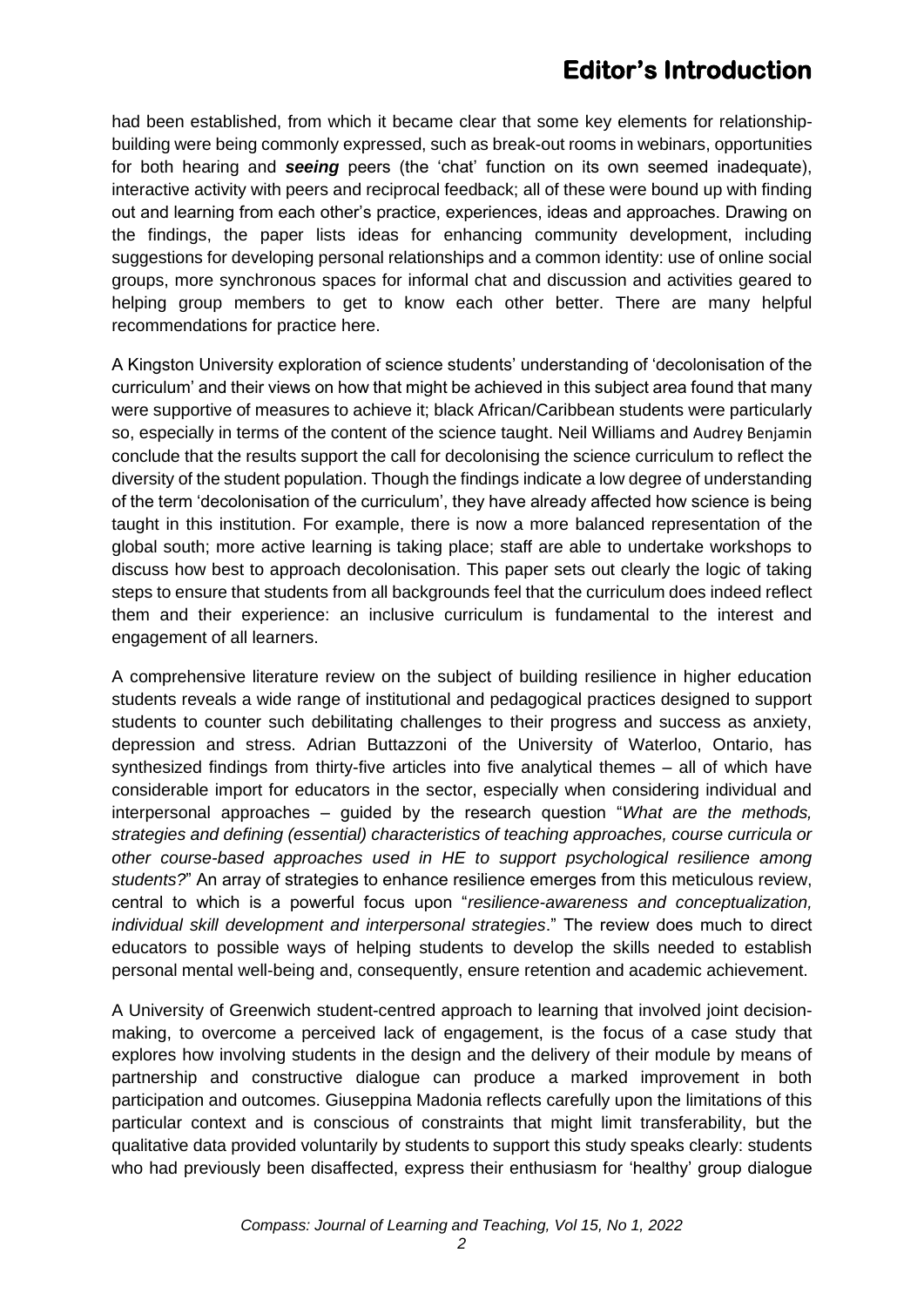and 'power' over the learning and 'fun' during it. Of significance are their references to the productive partnership relationship with the author as their lecturer, but whose role, thanks to a willingness to give students a voice, became that of facilitator. This case study illustrates the value of including students in decisions about design and content.

Inter-professional education (IPE) in the context of the full range of health professions is very likely to make significant improvement to patient care. First-year IPE students at Falmouth University participate in facilitated multi-professional groups, the institution's Medicine, Health Sciences and Natural Sciences faculties' having "*the aim of enhancing their team-working skills, increasing their grasp of roles and interactions in healthcare and developing knowledge of the principles of ethical and compassionate care*." A case study on using gamification as one means of achieving this intention describes two relevant activities: a team challenge in the form of a 'pub quiz' and a scenario-based group board game; both centred on small-group learning as the medium for collaborative exploration and creation of knowledge. Russell Crawford provides reflection upon the feedback gleaned from participants' Likert responses and from IPE facilitators' observations, concluding that there was a broad consensus that this approach helped awareness, knowledge and understanding of the roles of other healthcare professionals and that it increased a sense of inclusion. The authors conclude that a gamified approach encourages discussion, enables students to contribute to the group experience, enhances shared knowledge and imparts "*lived experience of inter-professional practice*."

The important concept of 'employability' underpins a case study from the University of Greenwich, where the business school, by means of module which provided experience of working in virtual teams, set about preparing second-year accounting students for their futures in a digitally driven workplace. Dawn Reilly and Katherine Leopold emphasize that to develop appropriate digital skillsets is becoming vital to *gaining* employment. The involvement, in the module activities, of an employability specialist aimed to keep students focused upon contemporary professional expectations and practice. Formal assessment of the technical skills needed to achieve success in virtual collaborative tasks ensured that students saw relevance and value in what they were doing. While many students may be familiar with the online environment, they do not necessarily have the confidence to, for example, work with others in a virtual space to create and deliver presentations, which requires proficiency in a range of technical skills. This case study shows that students enjoyed what they were asked to do, developed confidence and expertise and have now a much clearer sense of how they must prepare themselves for both recruitment and the work they will undertake once appointed.

Another case study that considers employability, this time in the case of surveying students at the Anglia Ruskin University, chooses to explore the perceptions of those students of the learning they experienced because of COVID-imposed lockdown; staff were concerned that the loss of invaluable face-to-face delivery of courses – replaced either entirely by online education or by a mixture of the two modes – might cause students' preparation for the professional workplace to suffer. Certainly, vocational degree courses demand a practicefocused pedagogy to promote relevant deep learning. This study values highly the course participants' views of the pandemic-enforced strategies, especially so that any positive elements that would enhance *post-lockdown* learning could be retained. Barbara Vohmann and Andrew Thompson found that considerable positivity emerged in the responses to the survey, with evident appreciation for tutors' responses to the circumstances, such as provision